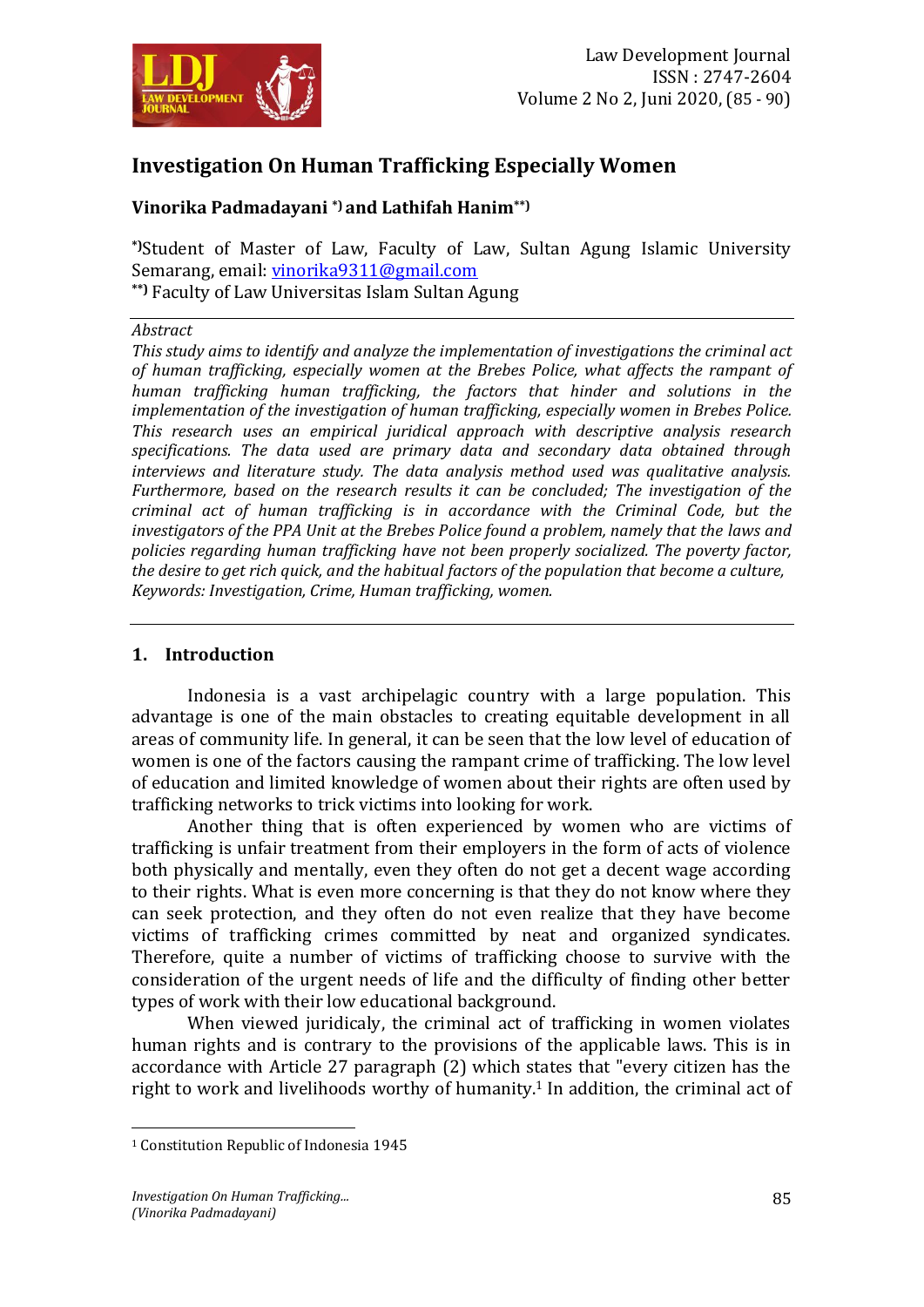

trafficking in women and children also violates the provisions of Article 297 of the Criminal Code, Act No. 26 of 2000 concerning Human Rights Courts. In addition, the rules regarding the criminal act of trafficking which have been ratified in Act No. 21 of 2007 concerning the Eradication of the Crime of Human trafficking.

In the Chief of Police Regulation Number 14 of 2012 concerning management of criminal investigation, Article 15 states that the stages of investigation begin with investigation, sending of Notification Letter on the Commencement of Investigation (SPDP), coercion, examination, case title, settlement of case files, submission of case files. To the public prosecutor, submitting the suspect and evidence, and terminating the investigation. $2$ 

The Ministry of Women and Children Empowerment and the Brebes Regency Government have tried to prevent human trafficking in Brebes by forming a community that cares about the crime of human trafficking (TPPO). Given that Brebes Regency is one of the most vulnerable areas because many of its residents work abroad or outside the city. Even Brebes Regency is one of the biggest suppliers of such labor. "So there is a potential for criminal acts of human trafficking. An example of the cases he has handled, Rini said, most of the victims came from the lure of working abroad with a very large salary. So that many residents are deceived and are willing to leave their hometowns,"said Head of PPA DP3KB Brebes, Rini Pujiastuti.<sup>3</sup>

Trafficking is the illegal trafficking of humans for commercial purposes of sexual exploitation or forced labor. This term comes from English and means "illegal trade" or illegal trade. This is a modern form of slavery<sup>4</sup> Human trafficking does not occur automatically, but there are factors behind the occurrence of cases of trafficking against women and children, including poverty, low education, promiscuity, and lack of information. 5

#### **2. Research Methods**

 $\overline{a}$ 

The approach method used is juridical empirical, a way to solve research problems by examining secondary data first and then continuing research on primary data in the field. Research Specifications: descriptive analysis, focusing on the problem and then processed and analyzed to draw conclusions. 6. Types and sources of data consist of primary and secondary data, while data sources were obtained through interviews and literature study.

<sup>2</sup> Tolib Efendi, *Dasar-Dasar Hukum Acara Pidana; Perkembangan Dan Pembaharuanya di Indonesia*, Malang : Setara Press, 2014, p.69

<sup>3</sup> [https://www.kompasiana.com/amp/kuntorosip/5c07563cc112fe494028cbb3/kemen-ppa](https://www.kompasiana.com/amp/kuntorosip/5c07563cc112fe494028cbb3/kemen-ppa-bentuk-komunitas-tppo-di-brebes)[bentuk-komunitas-tppo-di-brebes,](https://www.kompasiana.com/amp/kuntorosip/5c07563cc112fe494028cbb3/kemen-ppa-bentuk-komunitas-tppo-di-brebes) Downloaded on Wednesday, June 17, 2020

<sup>4</sup> Cahya Wulandari, *Tindak pidana Perdagangan Orang (Human Trafficking) Khususnya Terhadap Perempuan dan Anak : Suatu Permasalahan dan Penanganannya di Kota Semarang*, Edition 9 September-December 2014

<sup>5</sup> Lathifah Hanim, Perlindungan Hukum Terhadap Korban Kejahatan Perdagangan Orang (Studi

Tentang Implementasi Undang-Undang No 21 Tahun 2007), [Jurnal Pembaharuan Hukum](http://jurnal.unissula.ac.id/index.php/PH/index) Vol 2. No 2. Mei-Agustus 2015 http://jurnal.unissula.ac.id/index.php/PH/article/view/1434

<sup>6</sup> Saifuddin Azwar, *Metode Penelitian*, Pustaka Pelajar, Yogyakarta, 2014, p. 7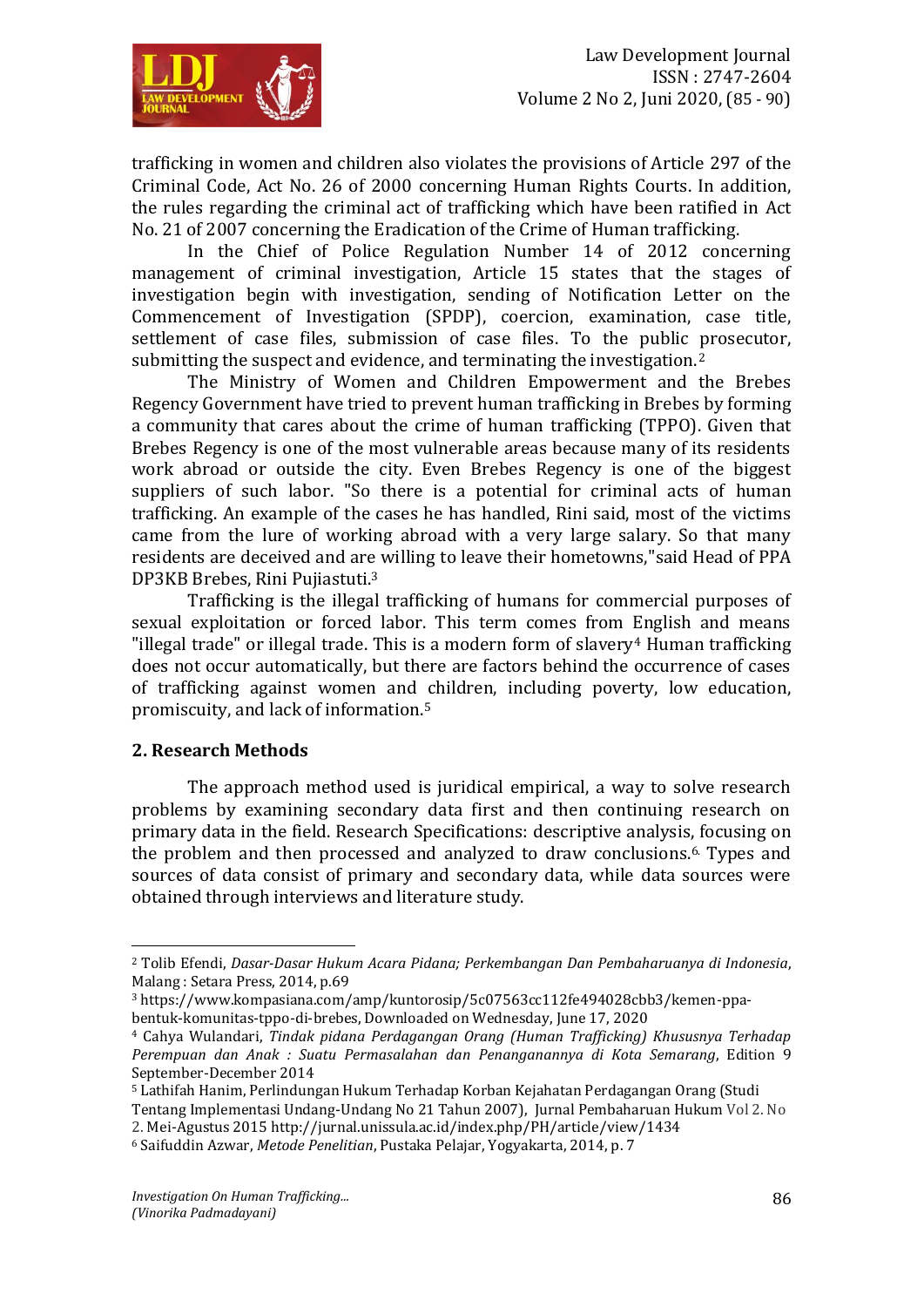

Data collection methods are primary data obtained through interviews with sources and secondary data through relevant literature studies, either in the form of theories or opinions from experts. Documented in the literature. The data analysis method used is qualitative analysis, namely by describing the data in the form of regular, logical and effective sentences.

### **3. Results And Discussion**

### **3.1. Implementation Investigation of the Crime of Human Trafficking, Especially Women in Brebes Police**

The investigation into the criminal act of human trafficking, especially women and children, was carried out by the Women and Children Service Unit (PPA Unit) because in this crime the victim was a woman. As for the stages of the process of carrying out an investigation into the criminal act of human trafficking by the PPA Unit of the Brebes Resort Police, namely:

- a. Police Report Making
- b. Inspection and Filing Process
- c. Suspect Examination
- d. Witness Examination
- e. Examination of Victims or Reporters
- f. Evidence Inspection
- g. Case File Filing
- h. Submission of Case Files

### **3.2. Which Affects the Rise of Crime of Human Trafficking, especially Women in Brebes Police**

In general, women are vulnerable to becoming victims of trafficking and exploitation. Those who become victims are mostly from vulnerable groups of society. In accordance with the results of the research that the author can by conducting interviews with investigators of the PPA Brebes Police Unit, the factors that cause trafficking of women in the jurisdiction of the Brebes Police are as follows:

- a. Lack of awareness and wrong concept of thinking in society,
- b. The poverty factors that force many families to plan their life support strategies include working due to debt bondage, the desire to get rich quick, and the cultural habits of the population.
- c. The desire to work instantaneously even with minimal skills.
- d. Lack of employment 9

To overcome this, efforts should be made to protect women trafficking victims but there are many challenges, so awareness and participation of all communities, state administrators and law enforcement officials is needed.

So far, the problem of trafficking and exploitation of women has only focused on problems that have occurred and the resolution of cases. Meanwhile, efforts to prevent and fulfill women's rights are still lacking. Community participation is needed, both institutionally and individually. This can be started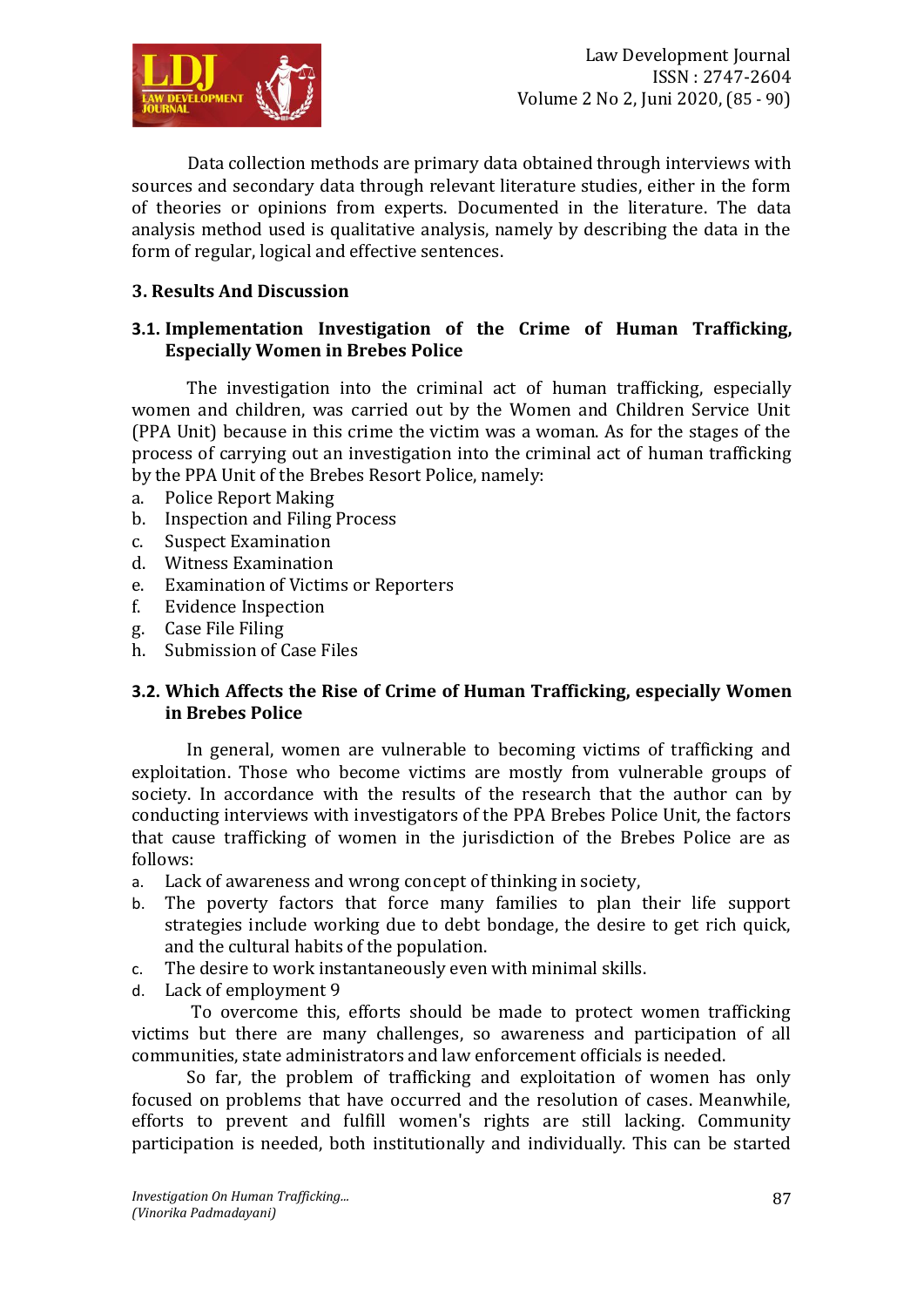

with parents, teachers, religious leaders, community leaders, and government officials. It must be done together to make the parties aware of the potential for the crime of human trafficking, especially women and children in the jurisdiction of the Brebes Police.

#### **3.3. Obstructing factors and solutions in the investigation of human trafficking, especially women in Brebes Police**

Obstacles encountered by investigators of the PPA Unit at the Brebes Resort Police in carrying out investigations into criminal acts of human trafficking, especially women at the Brebes Resort Police, are as follows:

- a. Cost; The available operational costs are inadequate, because the costs incurred for the investigation process are quite large. Once in carrying out the process of investigating costs with the articles of association received by the investigator PPA Unit Brebes Police in carrying out a smaller investigation process that is usually issued by the PPA unit Brebes Resort Police.
- b. Personnel; The Brebes Resort Police provides a Women and Child Protection Unit (PPA) which is handled by the Female Police. The PPA Unit of the Brebes Resort Police is very important in providing services for cases related to trafficking of women. However, the number of female police on duty in the PPA Unit of the Brebes Resort Police is very small, only two members, is very lacking, considering that the problems handled are very diverse, of course not only cases of human trafficking but other criminal cases related to women and children in the jurisdiction of the Police of Brebes.

From the facts above, it can be seen that the number of personnel determines the course of the investigation process. If the number of personnel does not match the number of cases that have been submitted, it will cause a delay in the process of investigating criminal cases of human trafficking in the jurisdiction of the Brebes Resort Police.

- c. Facilities and infrastructure; Facilities and infrastructure are one of the factors that greatly support whether or not an investigation process can proceed in accordance with existing regulations. Based on interviews conducted by the author with investigators from the PPA Unit of the Brebes Resort Police who handled cases of criminal human trafficking, investigators admitted that the existing facilities and infrastructure are currently inadequate, making it difficult to carry out the investigation process. Investigators must examine an expert witness, namely the BP3TKI Institute in Semarang. Due to the long distance, it is difficult for investigators to carry out investigations, but this is still done to resolve the case.
- d. Public legal awareness factor; Public legal awareness also influences the implementation of the role of the police. Often people do not understand what and how constitutes the criminal act of human trafficking, so that the role of the community is still weak in law enforcement efforts against the crime of human trafficking as a result, no community reports the criminal act of human trafficking to the police, especially in the jurisdiction of the Brebes Resort Police. .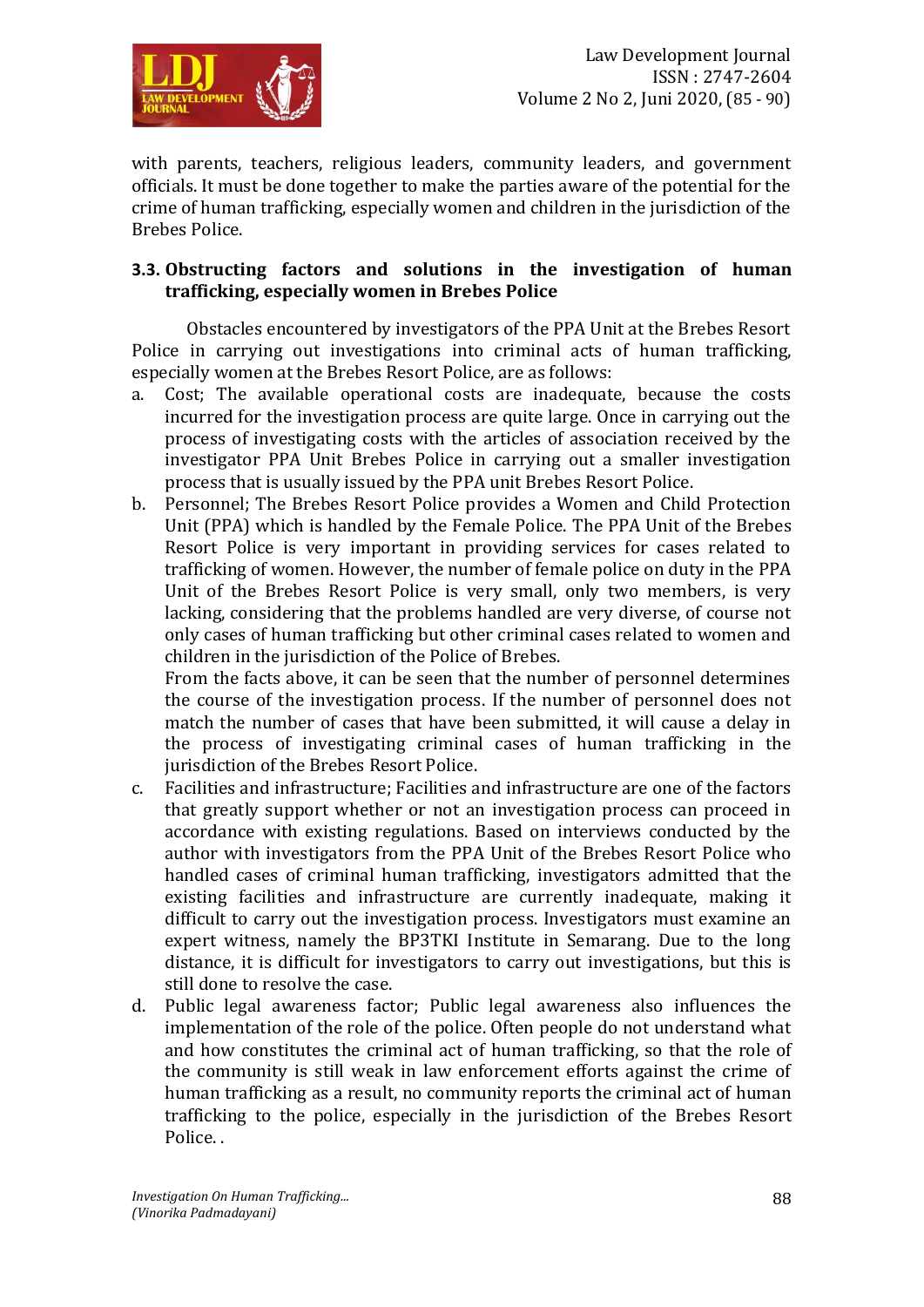

The efforts / solutions found by investigators in overcoming obstacles faced by investigators in the process of investigating criminal cases of human trafficking in the PPA Unit in the jurisdiction of the Brebes Police are as follows:

- a. In terms of cost; As one of the supporting factors for conducting an investigation, the efforts made are by adding costs. Based on the results of interviews with Brebes Police investigators, the fees obtained were from the PPA Section Officer, which then the PPA Section Officer proposed an additional budget for the following year to be submitted to the Brebes Police.
- b. In terms of personnel; There needs to be additional personnel in monitoring every case development, especially those related to the Crime of Human trafficking in the jurisdiction of the Brebes Resort Police so that they do not burden the officers in the PPA Unit of the Brebes Resort Police with other tasks that are not related to the problem of criminal cases that occur with women. and Children, especially the Crime of Human Trafficking, so that officers in the PPA Unit of the Brebes Resort Police can focus more on handling every case of the Crime of Human trafficking that occurs in the jurisdiction of the Brebes Resort Police.
- c. In terms of facilities and infrastructure; The effort made by the police apparatus in overcoming obstacles in the infrastructure was to continue to carry out examinations of expert witnesses even though it was a long distance to resolve the case.
- d. Community Factors; The investigators of the PPA Unit at the Brebes Resort Police in overcoming obstacles from the community made efforts by approaching the local community. The investigators of the PPA Unit at the Brebes Resort Police also provided socialization to the public about the Crime of Human trafficking. In approaching the community, the police also collaborate with the Brebes District Manpower Office.

## **4. Closing**

## **4.1. Conclusion**

- a. Investigation of the criminal act of human trafficking is in accordance with the Criminal Code. However, investigators from the PPA Unit of the Brebes Resort Police found a problem, namely that the law and policies regarding human trafficking had not been properly socialized to the public.
- b. The factors that cause trafficking of women in the jurisdiction of the Brebes Police are as follows: Lack of awareness and wrong concept of thinking in society; The poverty factor forces many families to plan their life support strategies so that they are attracted to work abroad due to debt bondage, the desire to get rich quick, and the cultural habits of the population; The lack of jobs in Indonesia has attracted some people to work abroad.
- c. The obstacles experienced by investigators in carrying out the investigation process are the lack of personnel or investigators in carrying out investigations, the lack of infrastructure in carrying out investigations and also the lack of costs given to investigators during the investigation process, and victims of criminal acts who are still afraid to report their cases. To the police